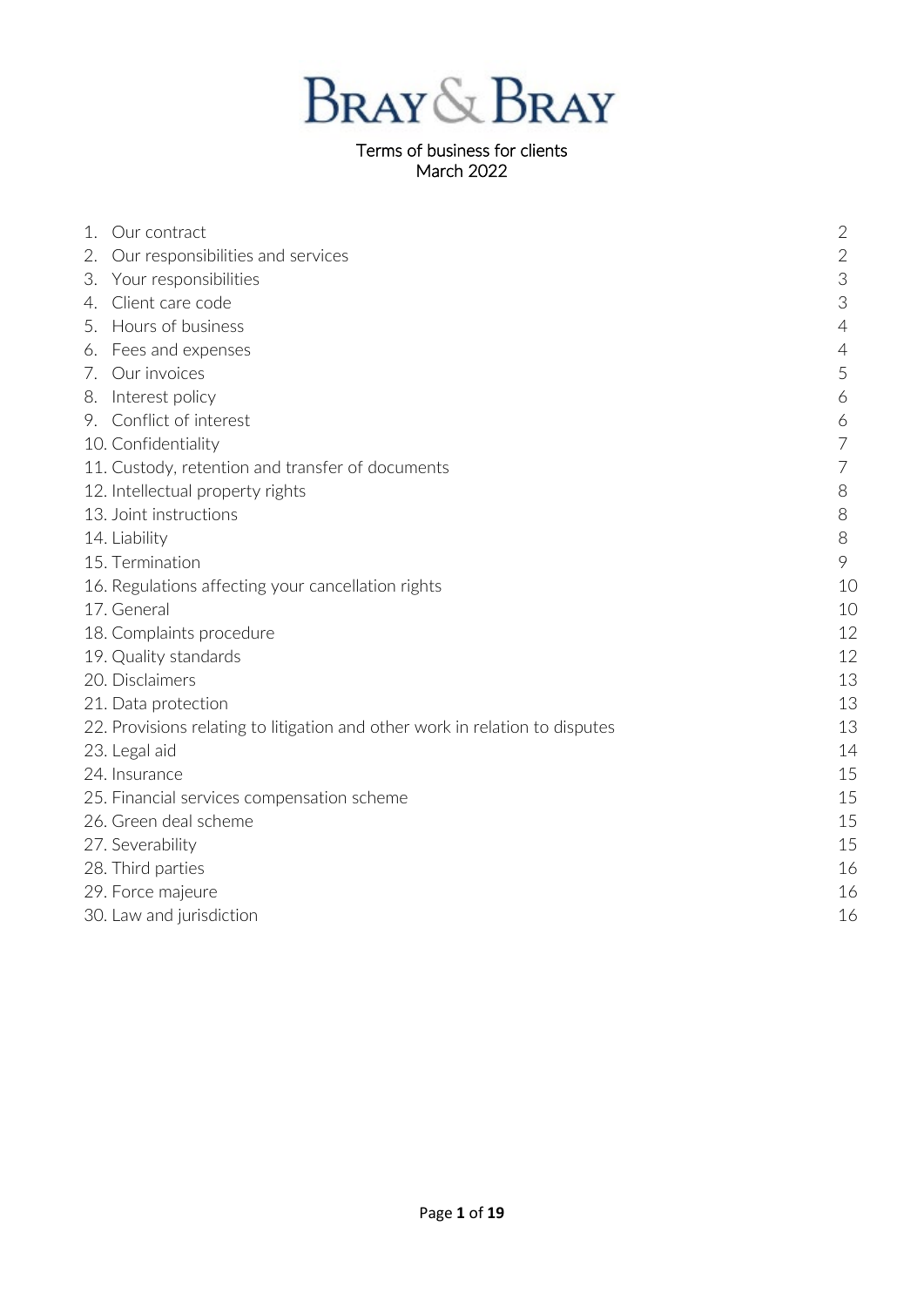# 1. Our Contract

Bray & Bray ("the Firm") are a firm of solicitors qualified to practice in England and Wales (VAT Registration Number 113 7982 62. We are authorised and regulated by the SRA and our authorisation number is 47631.

These Terms of Business issued by us, as supplemented and/or amended by any relevant Engagement Letter, apply to each Matter we work on for you.

No variation of these Terms shall be effective, unless it is in writing and is signed by one of our Partners.

## Defined terms

In these Terms of Business:

| "the Firm"            | the Firm means Bray & Bray and any successor practice, and any service company<br>owned or controlled by or on behalf of the Firm or any of the Partners (references to<br>'we', 'us' or 'our' in these Terms of Business are references to the Firm);                                                                                           |
|-----------------------|--------------------------------------------------------------------------------------------------------------------------------------------------------------------------------------------------------------------------------------------------------------------------------------------------------------------------------------------------|
| "Associated Entities" | means (where you are a body corporate) your shareholders, directors (as individuals<br>not acting together as the Board), officers and employees, subsidiaries, parent<br>companies, and subsidiaries of parent companies, and (where you are a trade<br>association) your individual members;                                                   |
| "Credit Period"       | means the period of seven (7) days from the date of our invoice for our fees and/or<br>expenses;                                                                                                                                                                                                                                                 |
| "Documents"           | means documents we create or receive on your behalf (including communications from<br>or with third parties, notes of conversations and meetings, draft and final documents,<br>and instructions to and opinions of barristers);                                                                                                                 |
| "Engagement Letter"   | means, in relation to any Matter, the letter (or other agreement) recording the basis of<br>our engagement;                                                                                                                                                                                                                                      |
| "Force Majeure"       | means any circumstance beyond the reasonable control of the party affected by it and<br>includes telecommunications failure, power supply failure, terrorism, fuel strikes, severe<br>weather, computer breakdown, failure of suppliers to meet delivery requirements,<br>industrial disputes and absence of personnel due to illness or injury; |
| "Matter"              | means any specific transaction, dispute or issue in relation to which you ask us to<br>provide Services whether or not it has been defined in an Engagement Letter or other<br>agreement;                                                                                                                                                        |
| "Partner"             | means a partner of the Firm;                                                                                                                                                                                                                                                                                                                     |
| "Services"            | means all services we provide to you in relation to the relevant Matter;                                                                                                                                                                                                                                                                         |
| "You"                 | includes the addressee of the relevant Engagement Letter and any other person<br>identified in the Engagement Letter as our client and "your" shall have a cognate<br>meaning.                                                                                                                                                                   |

### 2. Our responsibilities and services

### Our Responsibilities

In delivering our Services we will:

- treat you fairly and with respect;
- communicate with you in plain language;
- review your Matter regularly;
- advise you of any changes in the law that affect your Matter; and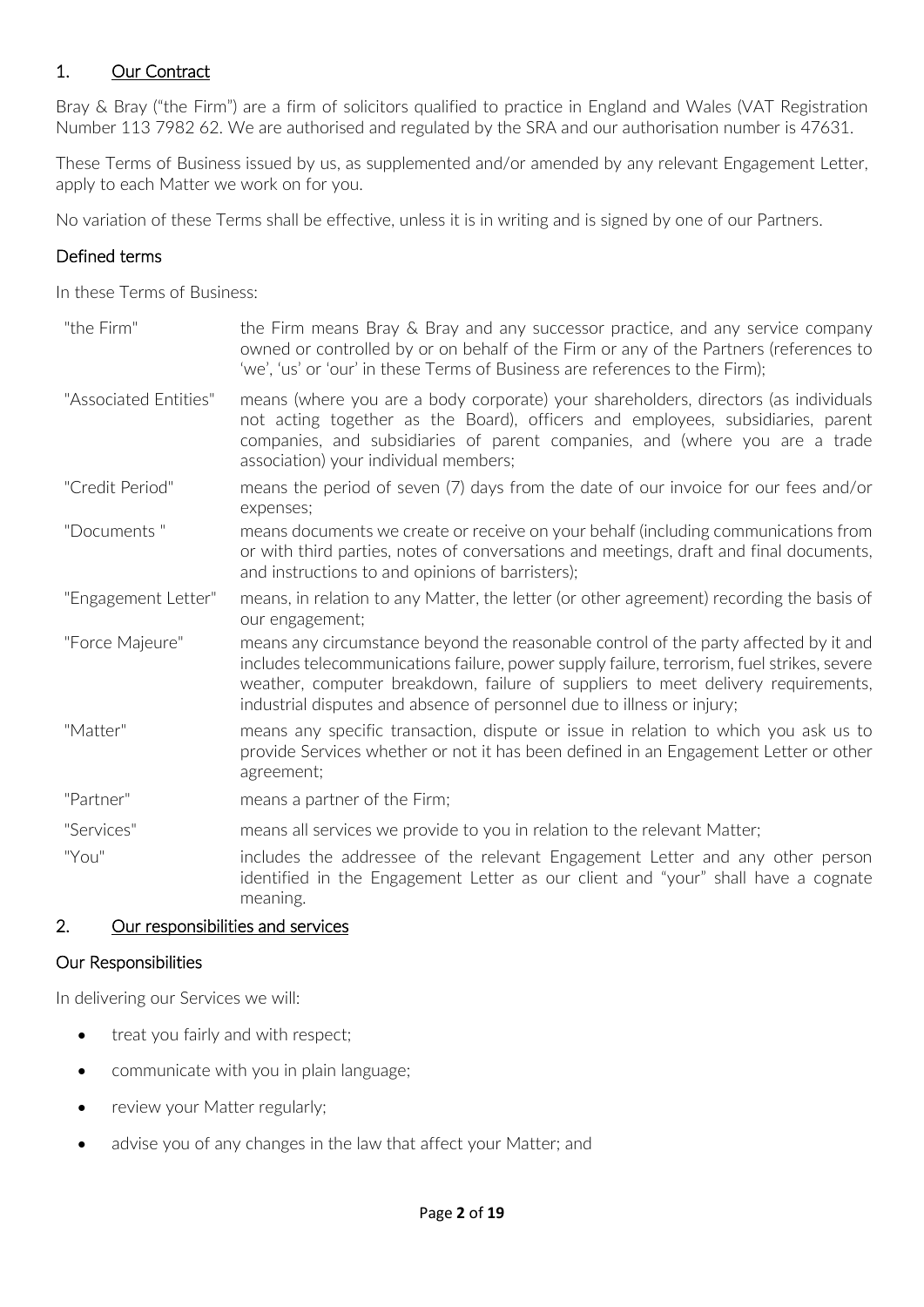• advise you of any reasonably foreseeable circumstances and risks that could affect the outcome of your Matter

# Our Services

The Partner at the Firm named in the Engagement Letter as the "Supervising Partner" will be the Partner primarily responsible for the provision of our Services to you. That Partner has complete discretion to deploy such of our lawyers, trainee lawyers, paralegals or other staff as she/he deems necessary or desirable to ensure appropriate delivery of the Services.

We only advise on the Laws of England and Wales. Where a transaction or other work also involves the laws of another jurisdiction it is your responsibility to ensure that competent advice has been taken in a timely manner and that we have been provided with a full and complete copy of that advice.

We may require that you contract directly with certain third parties and assume direct responsibility to them for the payment of their fees and expenses.

# 3. Your responsibilities

You will (so far as you are practicably able to do so):

- provide us with clear, timely and accurate instructions, and the information and materials necessary or desirable for us to perform the Services for you in a timely manner;
- notify us promptly of any changes or additions to instructions, information and materials previously provided by you or on your behalf;
- ensure that all information provided to us is complete in all material respects and not misleading; and
- safeguard any documents that may be required for your Matter, including documents that you may have to disclose to another party.

### 4. Client care code

We want you to be happy with every aspect of our Service. We therefore operate a Client Care Code, the principles of which are as set out below:

- We are committed wholeheartedly to the professional standards laid down by the Solicitors Regulation Authority.
- You will be told clearly at the outset the issues and how we advise they be dealt with, and the immediate steps we will take on your behalf.
- You will be regularly informed of the progress of your Matter.
- We will explain to you by telephone or in writing the legal work required as your Matter progresses.
- We will update you on the likely timescales for each stage of this Matter and any important changes in those estimates. Whenever there is a material change in circumstances associated with your Matter, we will update you on whether the likely outcomes still objectively justify the likely costs and risks.
- We will update you on the cost of your matter at the intervals set out in the Engagement Letter. If appropriate, we will continue to review whether there are alternative methods by which your matter can be funded.

The Engagement Letter notifies you of the following details:

• the name of the person or persons who is/are dealing on a day-to-day basis with your Matter (the "Fee" Earner"); and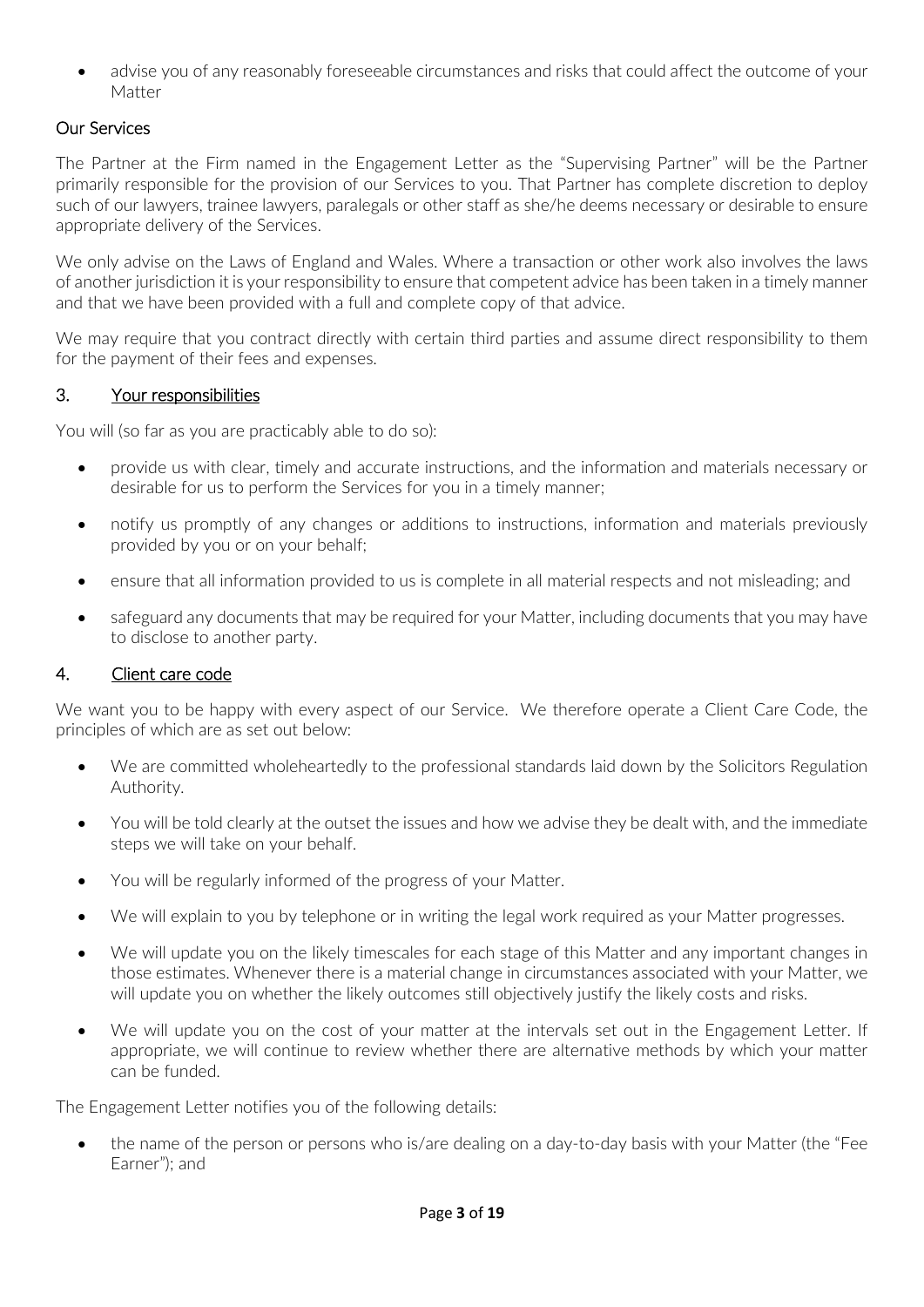• the name of the Supervising Partner.

You will be told the name of the new fee earner if the Matter is transferred from one fee earner to another.

We cannot guarantee that the Fee Earner or Supervising Partner will be available on demand, but we will do our best to get back to you promptly and efficiently.

If you do not understand anything, please always ask.

At the end of your Matter, you will be sent a bill with a letter confirming the Matter has been completed and, where necessary, summarising any continuing consequences.

The Firm's policy is not to accept cash payments from clients. If you try to avoid this policy by depositing cash directly with our bank, we may charge you for any additional checks that are necessary to prove the source of the funds. Checks shall be necessary at our discretion in order to comply with our legal and regulatory obligations. Where we have to pay money to you, it will be paid by cheque or bank transfer. It will not be paid in cash or to a third party.

# 5. Hours of business

The normal hours of opening at our offices are between 9.00 a.m. and 5:30 p.m. on weekdays. Messages can be left on the answerphone outside those hours and appointments may be arranged at other times when this is essential.

### 6. Fees and expenses

## **General**

You will find a description of and information on the prices we charge for the services listed below on our website:

- Conveyancing;
- Probate;
- Employment Tribunals (Bringing or defending claims for unfair or wrongful dismissal);
- Debt recovery (up to £100,000); and

The Engagement Letter will set out either our agreed fees or the basis on how we will calculate our fees. Our fees are often calculated principally by reference to the time spent by us in providing the Services at the fixed hourly rates applicable to the relevant staff.

We may, in accordance with professional guidelines, also charge a premium (where reasonable to do so) to take account of the nature, responsibility, complexity, value and urgency of the Services and other criteria specified in those guidelines.

The fixed hourly rates of each of our fee earners are reviewed from time to time and we will inform you of any variation in these rates and the date upon which they take effect. In addition, please be aware that our hourly rates are based on levels of experience and as our fee earners become more senior their hourly rates may increase accordingly - you will be informed if this is the case.

If appropriate for your Matter, we may offer to enter into a conditional fee agreement with you. A conditional fee agreement is an agreement whereby we would be entitled to charge you an increased fee if you were successful in a contentious matter and would charge you no fee or a reduced fee if you were not successful. Details of such arrangements will be discussed with you at the outset and set out in the engagement letter.

You will be responsible for paying the expenses we incur in the course of providing the Services (including travel and subsistence expenses, search and filing fees, court fees and barristers', foreign lawyers' and other third parties' fees and expenses). We will advise you as to the amount and nature of any expenses to be incurred in

#### Page **4** of **19**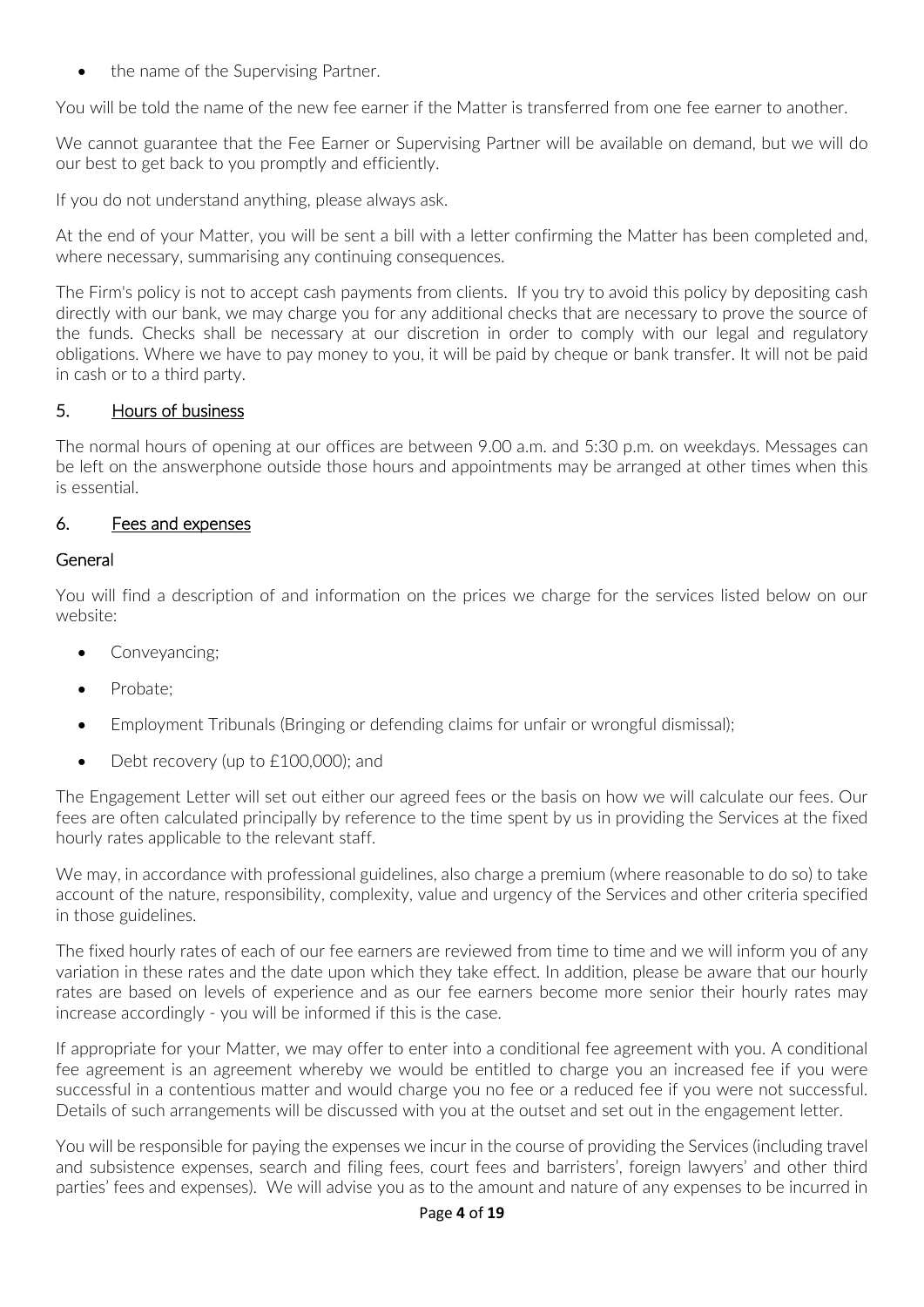advance. We will often seek payment for such expenses in advance and may not incur them until you have provided us with funds for that purpose which may delay the progress of your Matter.

You will also be responsible for the expenses we incur in conducting our client due diligence. We will advise you as to the amount of those expenses to be incurred in advance. We undertake electronic identity checks with SmartSearch who charge a fee for the service that they provide. If we have not acted for you before, we will not be able to open your file in these circumstances until that search has been undertaken. Even if we have acted for you before, it may be necessary for us to undertake further electronic identity check(s).

In property and commercial transactions, except where we agree otherwise, fees maybe calculated by reference to both time spent on the matter and a percentage of the value of the property or transaction to reflect the additional risk associated with the larger transactions. The rate will in practice vary according to the value of the property or transaction and the nature and complexity of the transaction.

VAT will be charged at the appropriate rate on all fees and expenses.

#### Limited Companies

When accepting instructions to act on behalf of a limited company, we may require a director and/or controlling shareholder to sign a form of personal guarantee in respect of our fees and expenses. If such request is refused, we will be entitled to require payment on account or to stop acting and require immediate payment of our fees already incurred on a time spent basis and expenses as set out above.

#### Payments on Account

We may require you to make a payment to us on account of our fees and expenses at any time and on more than one occasion. Money paid on account which is not subsequently required for fees and expenses will be returned promptly.

We are not obliged to credit payments on account against interim invoices but may do so if you fail to make prompt payment.

#### Estimates and Quotations

Any cost estimates that we give you are estimates only and do not constitute a contract to carry out the work at that cost.

Sometimes, it is not possible to estimate costs in advance. It is open to you to set a limit on the costs which may be incurred without further reference to you. If the costs limit restricts the extent of work possible on your Matter, we will inform you as to the likely progress to be made within that costs limit and keep you updated.

On occasion we may provide a fixed price quotation.

The provision of a written quotation for work constitutes an offer to carry out the work at that cost and does not become a contract until you accept the quotation or a defined part of it.

Unless stated in writing to the contrary, any quotation or estimate does not include any expenses or VAT.

Where we carry out work which falls outside the scope of an accepted quotation (or of an estimate which is subsequently incorporated into a contract between us) we may charge fees at our fixed hourly rates, in addition to the quoted or estimated fee. We may also charge additional fees on the same basis for work within the scope of such a quotation or estimate which is made more time consuming, onerous or urgent as a result of:

- circumstances or information which we did not know or could not reasonably have anticipated at the time of the quotation or estimate (whether or not you were aware of them/it); or
- your, or your agents', act or omission.

#### Commissions and Referrals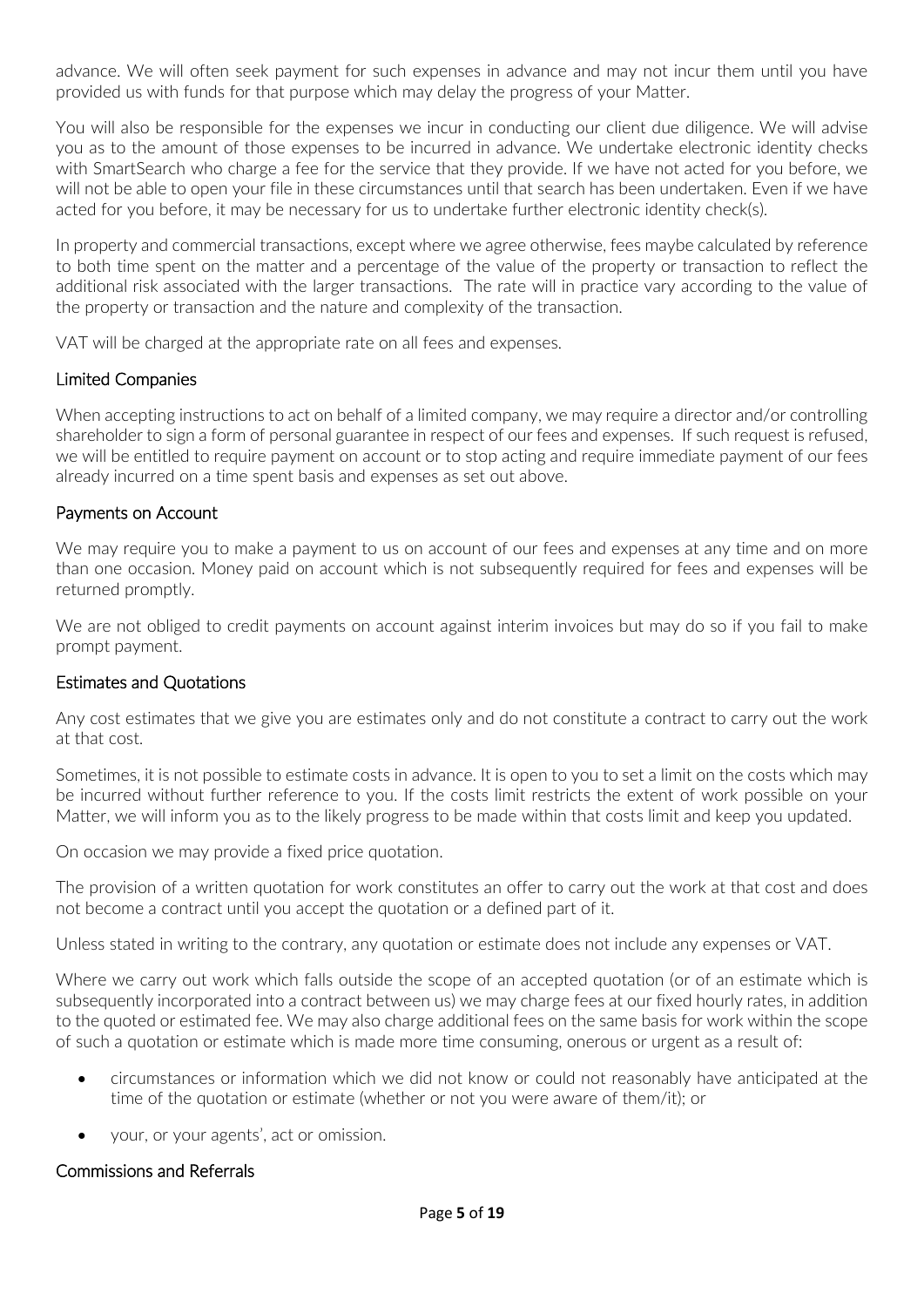We will only refer, recommend, or introduce you to another business where you have given us informed consent to do so.

If we receive a commission from a third party arising from work, we are doing for you, we will inform you of this and credit you with the commission unless you have agreed otherwise.

## 7. Our invoices

## Frequency of Invoices

Unless otherwise agreed in the Engagement Letter, we will be entitled to invoice you in respect of our fees and expenses at appropriate intervals (normally monthly) and on completion of each Matter, usually at exchange of contracts for property transactions. At the end of our financial year, we shall be entitled to bring up to date our invoicing in respect of all your then unbilled work.

Unless otherwise stated, interim invoices are a final account of our fees for all work done during the period to which they relate.

There may be a delay in invoicing expenses incurred on your behalf pending our receipt of the relevant invoices from suppliers. Unless otherwise stated, such invoices are not a final invoice in relation to such expenses.

You may pay invoices by cheque or electronic transfer. Please contact us directly for our bank account details. Unless we agree to do so, we do not accept payment in cash either from our clients direct or deposited with our bank. We have the facility to accept payment by credit or debit card.

We do not accept payments on your behalf from a third party.

### Payment Terms

Interest may be charged on outstanding invoices that are not paid within the Credit Period from the expiry of the Credit Period until the time they are paid at the statutory interest rate. Any debts that have to be chased may also incur statutory debt recovery costs.

If you do not pay any invoice by the end of the Credit Period, or the sum we have requested on account within seven (7) days (or such longer period as we may specify) of our demand, we may suspend or terminate the provision of all or any Services (and instruct any third parties engaged by us to suspend the provision of their services) and may invoice you for all accrued fees and expenses.

### Joint Clients and Third-Party Payments

Where we are instructed by more than one individual client, you will all be jointly and severally liable for the total payment of our fees.

In some circumstances, you may have a right of recovery or indemnity against a third party in respect of all or part of our invoices, but we are not permitted to issue a VAT invoice to any person other than you in any circumstances, and you remain liable to us to pay our invoices to the extent that they remain unpaid by the time that they fall due.

### Right to Retain Money, Documents and Property

We are entitled to keep any of your property which is in our possession, including legal and other documentation, while money is owing to us. This is known as a lien. Upon payment in full, we will return them to you at your request.

#### 8. Interest policy

We will normally credit you with interest on any funds we hold in our client account on your behalf, in accordance with our professional rules. Interest will accrue at the rate payable by our bank on instant access deposits. This may be less than the rate at which you could have invested the money yourself. You agree that interest amounting to less than £20 will not be paid to you.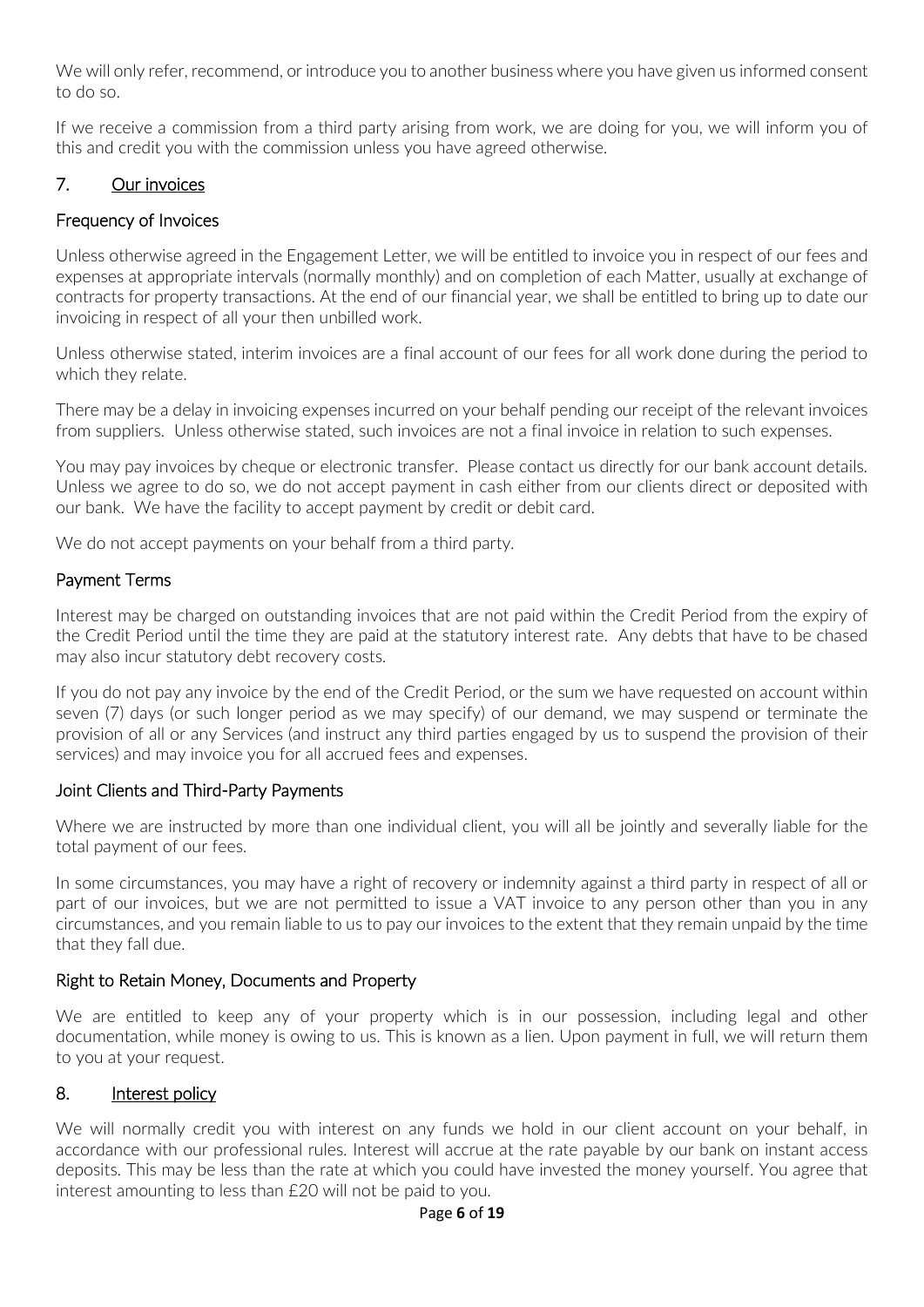A copy of our interest policy is available upon request.

## 9. Conflict of interest

#### Definition

"Conflict of Interest" means a situation where our separate duties to act in the best interests of two or more clients conflict.

#### Similar Activities

We may act for parties engaged in activities similar to or competitive with yours.

#### Third Parties

Once we have agreed to act for you in relation to a Matter, we will not act for a third party in relation to the same Matter if there is a Conflict of Interest between that third party's interests and your interests.

### Instructions Creating a Conflict of Interest

We may decline to act for you where accepting your instructions would create a Conflict of Interest or cause us to break an existing agreement with a third party.

#### Consent

Where our professional rules allow, and subject to satisfying the requirements of those rules (for example by implementing an information barrier), we may act for you and another client where a Conflict of Interest would otherwise exist, provided that we have the informed consent of both parties, evidenced in writing.

#### Cessation of Services

If, whether through a change in circumstances or otherwise, we find that we have agreed to provide Services to you in circumstances which give, or could give, rise to a conflict of interest we will discuss with you how to deal with the conflict and may be obliged to stop providing Services to you and/or to all other clients affected by the Conflict of Interest.

### 10. Confidentiality

### Our Duty of Confidentiality

We will treat any information related to your affairs strictly confidential, save as to when disclosure is required or permitted by law or you consent to any such disclosure.

We shall be under no duty to disclose to you (or take into account in the course of providing the Services) any information acquired by us in acting for any other client or any information in respect of which we owe a duty of confidentiality to a third party.

#### Your Duty of Confidentiality

Our advice and other communications with you are confidential and may not, without our consent, be disclosed by you to any third party (other than to your employees and agents who require access and who do not disclose it further) or otherwise made public except as required by law or other authority to which you are subject.

If, as a result of our acting for you, you acquire any information in respect of which we notify you that we owe a duty of confidentiality to a third party you will keep it confidential and not use it without our consent.

### 11. Custody, retention and transfer of documents

We will, at your request, either during the provision or after completion of any Services, release your file to you minus any documents of ours (such as documents which we create or receive for our benefit (including copies of our letters to you, your letters to us, notes of telephone conversations and meetings with you for which we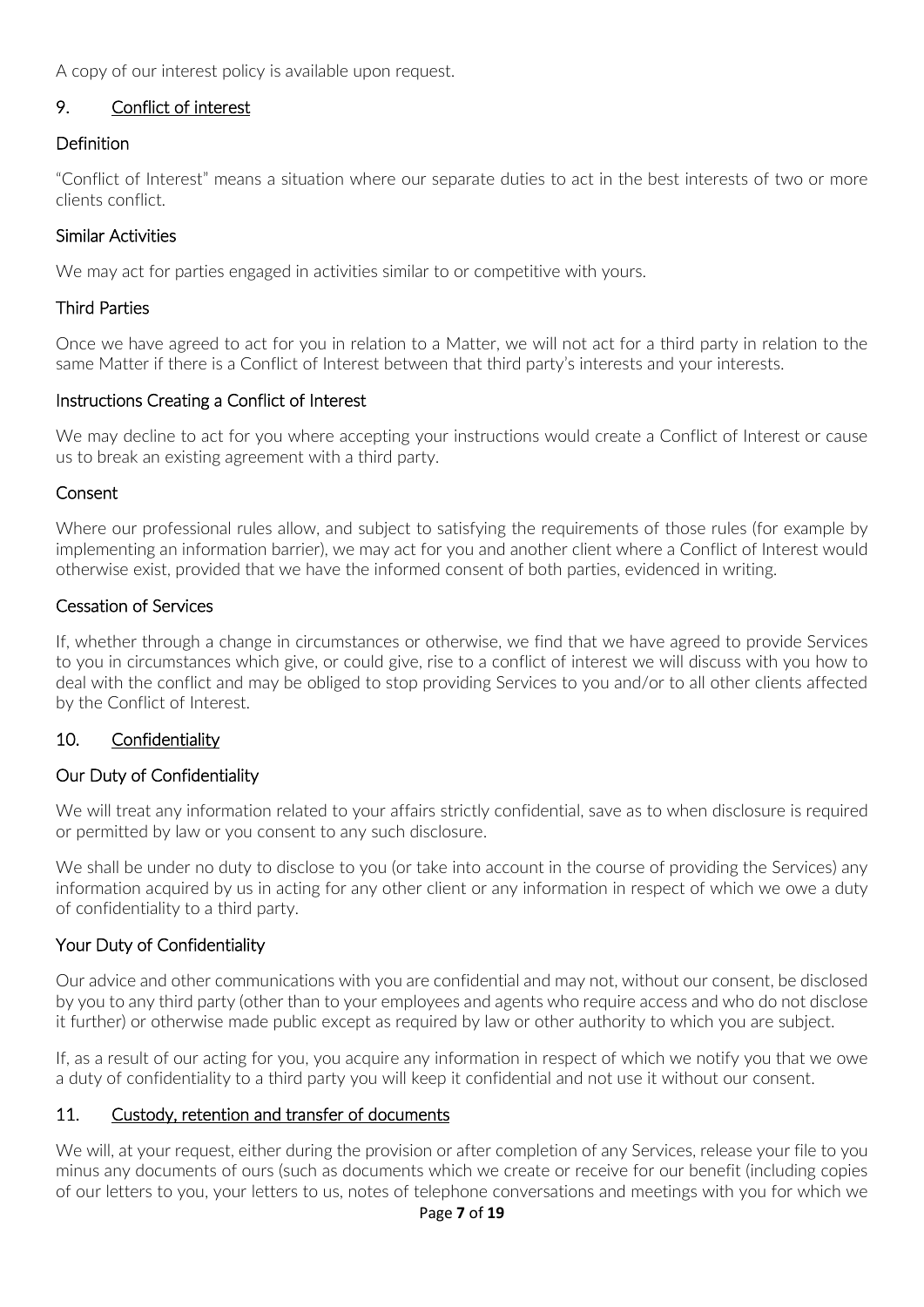have not charged you, and our preliminary drafts, research materials and internal notes); which we have chosen to retain, provided that we are not at the time exercising our right to retain documents pending payment of outstanding fees and expenses or are prevented by any court order, undertaking or other legal constraint from doing so. We may copy all of your file before releasing it, including making electronic copies.

We may agree to store title deeds, wills and other especially valuable documents in safe custody for you if you require and, if we do, we will not, without your consent, destroy any such documents. We charge a fee for storage and this fee will be made clear to you before it is incurred.

We do not accept responsibility for the loss or damage of any item which we hold on your behalf unless we expressly agree in writing to the contrary.

We will keep our file of your papers including emails and any hard copies thereof, in accordance with our data retention policy, except those that you ask to be returned to you. Our data retention policy is available to view upon request. We will not destroy documents you ask us to deposit in safe custody. If we take papers or documents out of storage in relation to continuing or new instructions to act for you, we will not normally charge for such retrieval. However, we may charge you both for time spent producing stored papers that are requested as well as reading correspondence or other work necessary to comply with your instructions in relation to the retrieved papers.

## 12. Intellectual property rights

## Copyright

We retain copyright and all other intellectual property rights in all documents and other works we develop or generate for you in providing the Services (including know-how and working materials as well as final documents). We now grant you a non-exclusive, non-transferable, non-sublicensable licence to use such documents or other works solely for the Matter to which the Services of developing or generating them relate and not otherwise. If you do not pay us in full for our Services in relation to that Matter we may, on giving you notice, revoke that licence and only re-grant it to you once full payment has been made.

### Opinions from Barristers and other Third Parties

We may retain, for our subsequent use, a copy of the advice or opinion of any barrister or other third party given in written form (or any note of any advice or opinion) obtained in the course of providing the Services. Any barrister or other third party will be instructed on the basis that any such advice or opinion will be so retained.

If we retain a copy of any advice or opinion in this manner, we will take all reasonable steps to conceal information (such as names, addresses or descriptions) which might reasonably enable you to be identified.

### 13. Joint instructions

Where we agree to work on a Matter for more than one client jointly, the rights and obligations of the joint clients to us in relation to the Services will be several (save for obligations to pay money to us, which will be joint and several, as detailed above).

Each joint client irrevocably permits us to disclose to any other of the joint clients at any time any information which we would otherwise be prohibited from so disclosing by virtue of our duty of confidentiality. If any joint client ends this permission during the provision of the relevant Services, or if a conflict of interest otherwise arises between joint clients, we may suspend or terminate the provision of Services related to that Matter to one or more of the joint clients.

If a joint client asks us to transfer documents from our file to them, we will retain our file and will supply copies of the file to each joint client, making the original documents available at one of our offices for inspection by each joint client on reasonable prior written notice. This does not apply to original documents which were delivered to us by one of the joint clients, we will deliver these documents to the joint client who delivered them to us.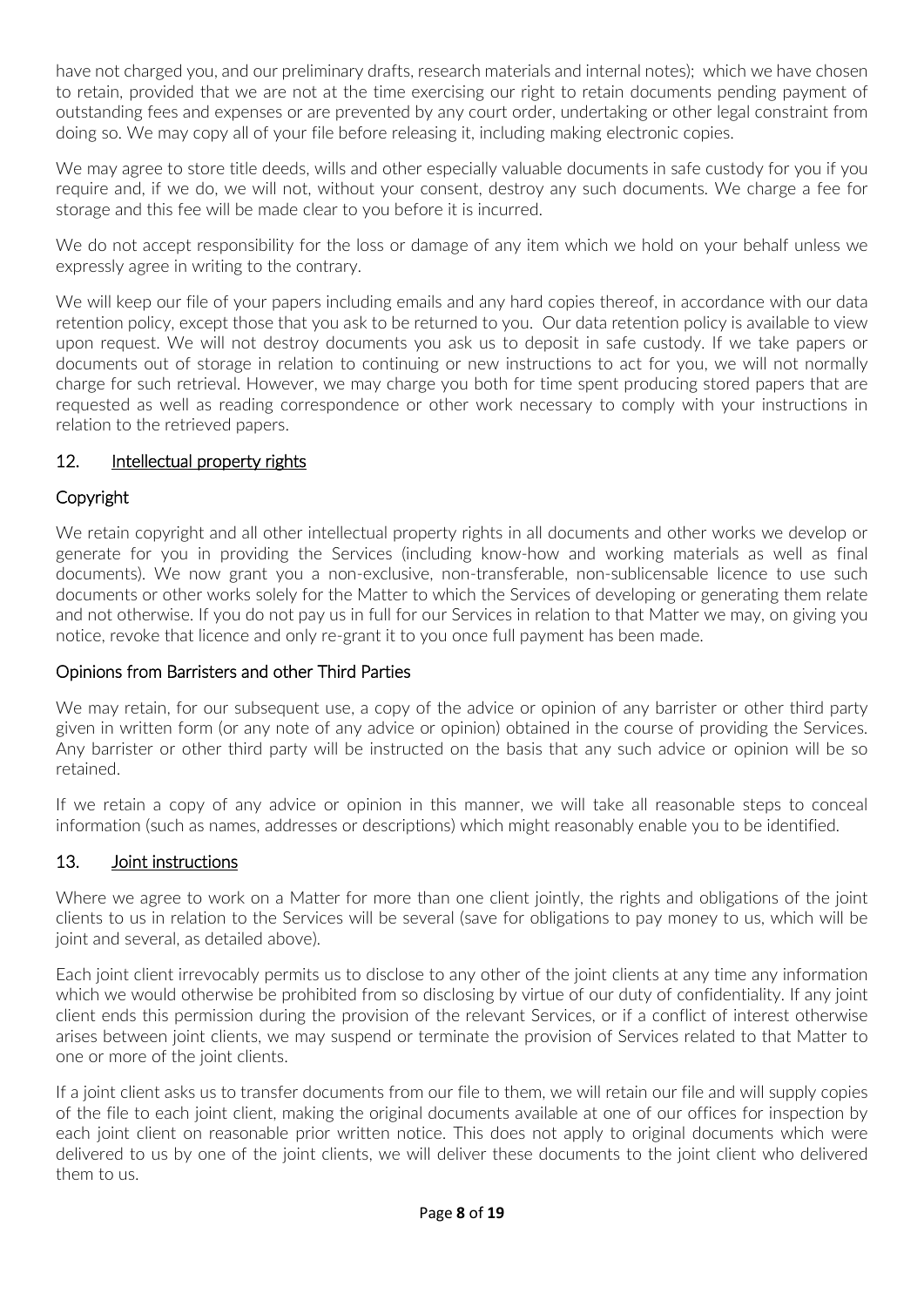# 14. Liability

We will use reasonable skill and care in the provision of the Services. Where we make an assessment for you, either expressly or by implication, of the likely level of risk associated with different potential courses of action, you accept that such assessment is made relying only upon the information and documents then available to us and cannot, therefore, be definitive.

Accordingly, such an assessment should only be used as one element in the making of any practical or commercial decision. You accept that the magnitude or acceptability of a risk is a matter for you.

The Firm alone will provide the Services and you waive any right to, and agree that you will not bring, any claim whether in contract, tort, under statute or otherwise against any Partner, or any consultant to, or employee or agent of the Firm or any service company owned or controlled by or on behalf of any of the Partners and those Partners, consultants, employees and agents shall be entitled to rely on the terms of this agreement insofar as they limit their liability.

The aggregate liability of the Firm (or of any service company owned or controlled by or on behalf of any of the Partners) and of all Partners, consultants to and employees and agents of the Firm and any service company owned or controlled by or on behalf of any of the Firm or the Partners in any circumstances whatsoever, whether in contract, tort, under statute or otherwise, and howsoever caused (including but not limited to our negligence or non-performance), for loss or damage arising from or in connection with the Services provided shall, in relation to each Matter, be limited to the sum, unless otherwise agreed, of three million pounds (£3,000,000.00).

Where any loss is suffered by you for which the Firm and any other person are jointly and severally liable to you, the loss recoverable by you from the Firm is limited so as to be in proportion to the firm's relative contribution to the overall fault of (a) the Firm, (b) you and (c) any other person, in respect of the loss in question.

Nothing in this agreement exempts us from liability arising from our fraud or reckless disregard of our professional obligations; or from our negligence resulting in death or personal injury; or where, in the case of a contentious business agreement, law or regulation prohibits the exclusion of such liability.

# **Drafts**

Where we provide draft or provisional advice or other materials, that advice or those materials are not to be relied upon as constituting our final view.

### Current Law

The Services are provided in accordance with professional practice requirements and the proper interpretation of the law, as each exists on the date on which the relevant Service is provided. If there is any change in such requirements or the law, or their interpretation, after the relevant Matter has been concluded (or before that time but which could not reasonably be known by us at that time), we have no responsibility to notify you of, or of the consequences of, the change.

### **Communication**

We shall communicate with you at the postal and email addresses and the telephone and fax numbers which you publish unless you ask us to use other addresses and numbers. You will notify us if you regard any communications from us as particularly confidential and the means by which you require us to make such communications and we shall have no liability to you arising out of your failure so to notify us.

Subject to any notification you may make to us under the previous paragraph, we shall not be required to encrypt, password-protect or digitally sign any email, or attachment, sent by us. We shall not be responsible for any loss or damage arising from the unauthorised interception, re-direction, copying or reading of e-mails, including any attachments. We shall not be responsible for the effect on any hardware or software (or any loss or damage arising from any such effect) of any e-mails or attachment which may be transmitted by us (save to the extent caused by our negligence or wilful default).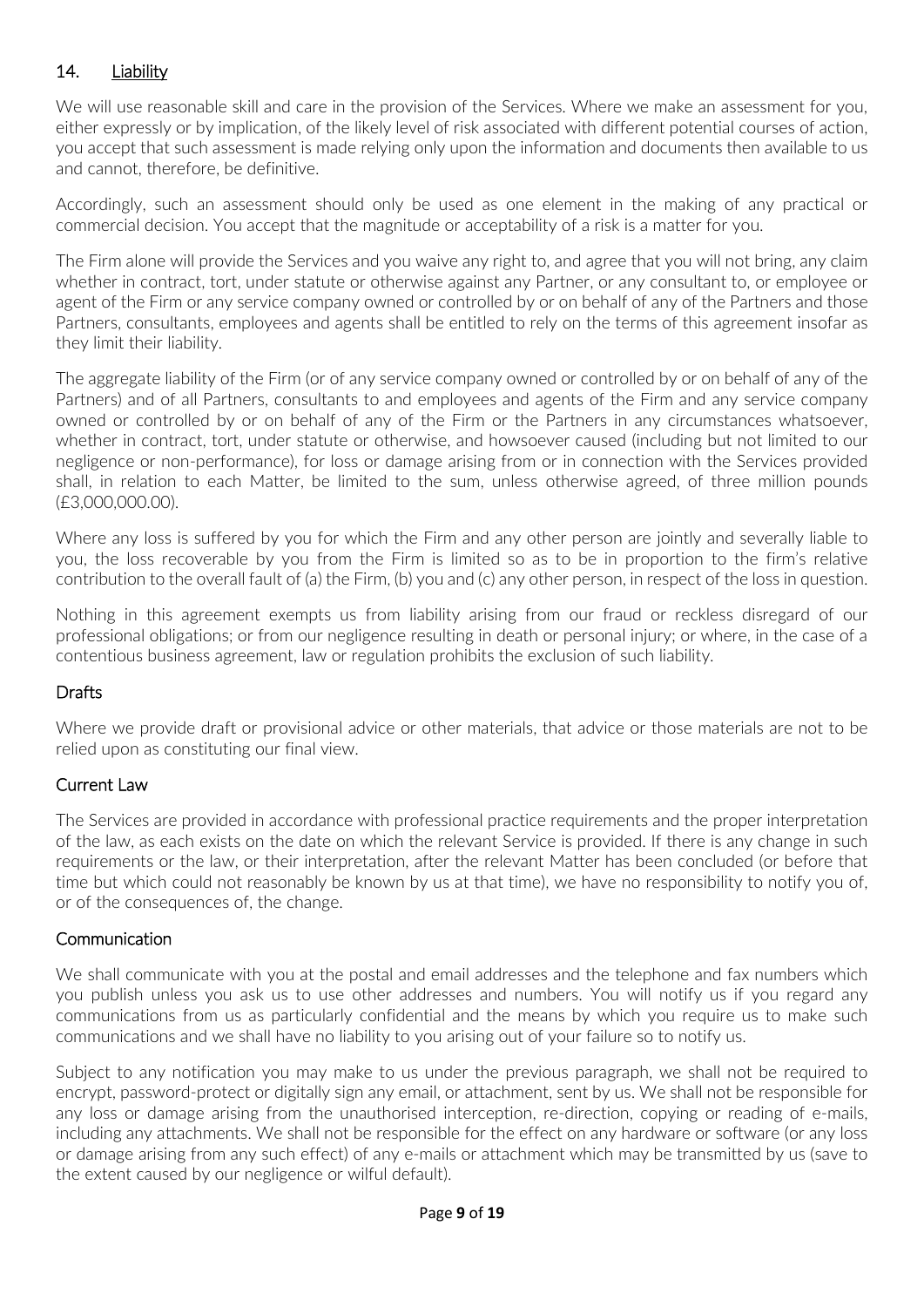# **Deadlines**

We will try to meet any deadline we agree with you for the performance of any Services but, unless we agree otherwise in writing in relation to any time, date or period for delivery or performance by us, time shall not be of the essence.

## 15. Termination

## Completion of Services

An agreement between you and us for the provision of defined Services ends on the completion of the provision of those Services. An open-ended agreement for the provision of Services ends three (3) months after the last date on which we provided Services to you. Unless new or different terms are agreed, our acceptance of instructions to perform Services for you subsequent to the ending of any agreement gives rise, from the time of acceptance of the instructions, to a new agreement on these terms. If we provide you free of charge with any seminar, information, or other document after the ending of an agreement, such provision does not give rise to a new agreement.

## Early Termination

You may terminate the provision of all or any of the relevant Services at any time by giving written notice to us.

We may also decide at any time to terminate the provision of all or part of the relevant Services by giving written notice to you. We will not do this without good reason.

### Rights on Early Termination

On early termination, by either you or us, you will remain liable to pay all fees and expenses incurred before termination and due under our contract or due on the basis of the time spent at our usual hourly rates, whichever is the less, together with any further fees and expenses for work necessary to transfer our files to another adviser of your choice.

After we have completed your matter, or the agreement between us has terminated, we are not responsible for reminding you of any dates or deadlines that may arise in connection with it. You should diarise critical dates such as dates for service of notices, expiry of time limits, exercise of options, renewal of leases and rent reviews.

### 16. Regulations affecting your cancellation rights

### The Consumer Contracts (Information, Cancellation and Additional Charges) Regulations 2013:

If you are an individual and you are instructing us for purposes which are wholly, or mainly, outside your trade, business, craft or profession, you will be considered a 'consumer' by law and will have certain statutory rights under consumer legislation. Under the Consumer Contracts (Information, Cancellation and Additional Charges) Regulations 2013, you have a statutory right to cancel your instructions to us within 14 days (without giving a reason) if your instructions to us are as a result of a situation where we do not actually meet (i.e. through email and/or telephone contact) or an off-premises contract (i.e. at a meeting between us not held at our offices).

The cancellation period will expire after 14 calendar days from the day of the conclusion of the contract.

To exercise your right to cancel, you must inform us of your decision to cancel this contract by a clear statement (e.g.: a letter sent by post or e mail) using the contact details in our Engagement Letter before the cancellation period has expired.

Where you have asked us to commence work within the 14-calendar day cancellation period and you later exercise your right to cancel, you will be liable for any costs, VAT and disbursements incurred up to the point of cancellation. If you exercise your right to cancel, subject to any costs you are liable for as set out above, we will reimburse any payment received on account from you without undue delay and within 14 days after the day in which you informed us of your decision to cancel.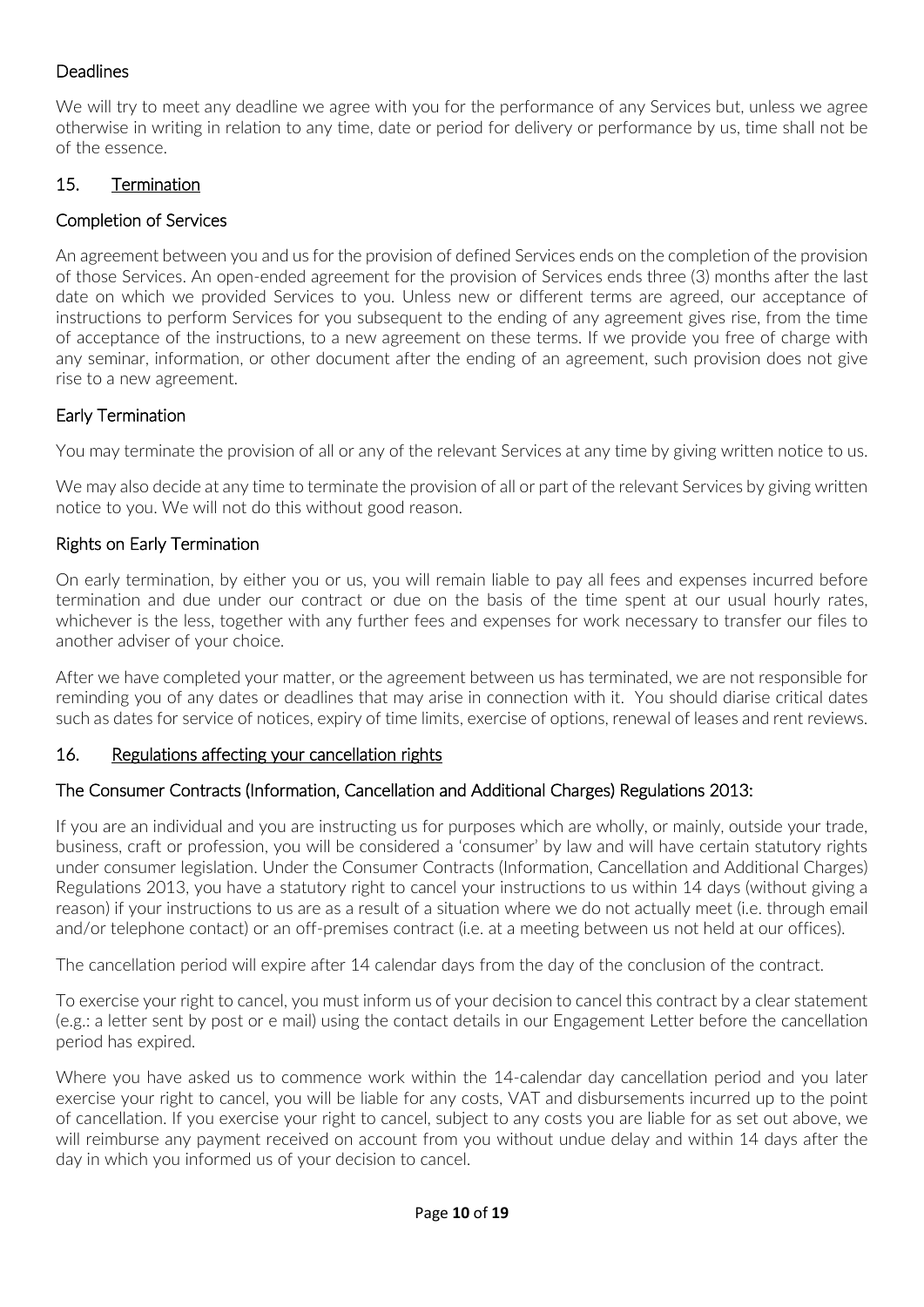# 17. General

# Money Laundering Regulations / The Proceeds of Crime Act 2002

To comply with anti-money laundering and counterterrorist financing requirements, we are likely to ask you for proof of your identity and may conduct searches or enquiries for this purpose. We may also be required to identify and verify the identity of other persons such as directors or beneficial owners. If you or they do not provide us with the required information promptly, your matter may be delayed.

We may make checks using online electronic verification systems or other databases as we may decide in order to comply with our obligations under anti-money laundering and counterterrorist financing regulations.

We will only process any documentation or personal data received from you in respect of client due diligence for the purposes of preventing money laundering and terrorist financing unless (a) use of that data is permitted by or under any enactment or (b) you give your express consent for the documentation or personal data to be used for other forms of processing.

#### Individual:

If you are an individual and a new client or an existing client who has not previously supplied information, you are requested to supply both of the following: one item from List A and one item from List B (please note we require certified copies if you are sending these by post or email. If you are bringing in the original documents to our offices – we will make certified copies here).

| LIST A                            | Current fully signed Passport                                                                                                                                                                                                                                                                                                                                                                                                                        |
|-----------------------------------|------------------------------------------------------------------------------------------------------------------------------------------------------------------------------------------------------------------------------------------------------------------------------------------------------------------------------------------------------------------------------------------------------------------------------------------------------|
| (Proof of Identity):              | Current full UK Photocard Driving Licence.                                                                                                                                                                                                                                                                                                                                                                                                           |
| LIST B<br>(Address Verification): | A bill for the supply of electricity, gas, water or telephone services (provided it is<br>fewer than three (3) months old). Mobile phone bills are not acceptable.<br>Television Licence renewal notice.<br>Council Tax bill (provided it is fewer than three (3) months old).<br>Recent Tax Coding Notice.<br>Recent Mortgage Statement.<br>Credit Card/Bank Statement (provided it is fewer than three (3) months old)<br>showing current address. |

#### Body Corporate:

If you are a new or existing body corporate client not listed on a regulated market who has not previously supplied information, we will require the following:

- Company / organisation full name;
- Company or other registration number;
- Registered address and, if different, principal place of business address;
- Articles of association or other governing documents;
- Names of the Board of Directors or members of your management body and its senior management;
- One item from List A and 1 item from List B above for an officer of the corporate body
- Written confirmation from the corporate body that the instructing individual is authorised to act on its behalf.

Under the provisions of the Proceeds of Crime Act 2002 ("POCA"), we may be required to make a report to the relevant authorities if at any time we become aware of or suspect (whether from you or any other person) the existence of the proceeds of crime in relation to any Services on which we are engaged. Our obligation to make such a report will, in certain circumstances, override our duty of solicitor/client confidentiality and we may not be permitted to inform you whether or not we have made, or might intend to make, such a report.

We may terminate the provision of any Services to you or be instructed to do so by the relevant authorities, if you fail to comply with your obligation to provide evidence of identity or we suspect that you or any other party connected with you or with the Matter is involved in activities proscribed by POCA.

#### Page **11** of **19**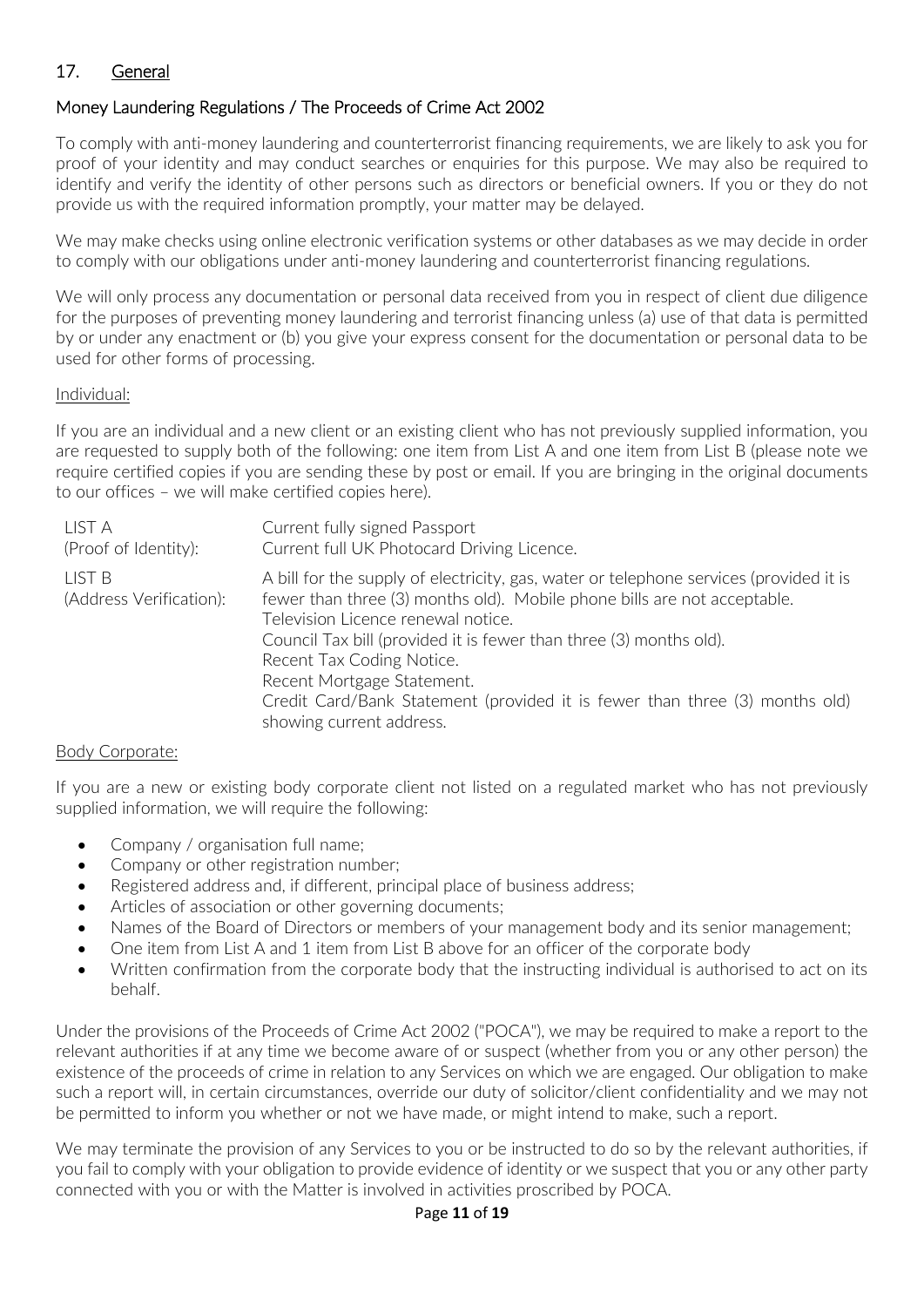The anti-money laundering guidance which UK banks and other finance services firms must adhere to is issued by the Joint Money Laundering Steering Group ("JMLSG"). The JMLSG considers all clients with funds deposited in a law firm's pooled client account to be beneficial owners of that account. The JMLSG does not require banks to routinely identify the beneficial owners of law firm's pooled accounts, as they do with most other accounts they issue. Pooled client accounts are granted this exemption on the proviso that this information is available upon request. In the event of our bank requesting information about the beneficial owners of our pooled client account, you agree to us disclosing your details to them.

The firm does not tolerate tax evasion, or the facilitation thereof in any circumstances, whether committed by or facilitated by a client, personnel or associated persons/companies.

# Equality and Diversity

We are committed to promoting equality and diversity in all of our dealings with clients, third parties and employees. We have a written equality, diversity and inclusion policy to ensure that discrimination and harassment are prevented, and that equality, diversity and inclusion are promoted.

We will not discriminate in the way we provide our Services to you or in the way we instruct third parties.

# Financial Services and Insurance Mediation

We are not authorised by the Financial Conduct Authority and if during the course of your matter, you need advice on investments, we may have to refer you to someone who is so authorised. However, as we are regulated by the Solicitors Regulation Authority, we may be able to provide certain limited investment services where these are closely linked to the legal work, we are doing for you. The scope of our contract with you, however, does not and will not include giving you advice on the merits of entering into particular investments.

We are also included on the register maintained by the Financial Conduct Authority so that we can carry on insurance mediation activity, which is broadly the advising on, selling and administration of insurance contracts. This part of our business, including arrangements for complaints or redress if something goes wrong, is regulated by the Solicitors Regulation Authority. The register can be accessed via the Financial Conduct Authority website at [www.fca.org.uk/firms/financial-services-register.](http://www.fca.org.uk/firms/financial-services-register)

If you have any problem in respect of such services, please let us know. We will try to resolve any problem quickly. If for any reason we are unable to resolve the problem between us, the SRA provides a complaint and redress scheme. We do not manufacture insurance products and are not an insurance company.

# 18. Complaints procedure

We hope you will have no complaint. To underline how seriously we take complaints, we have a set Complaints Procedure which can be summarised as follows (a copy of our full complaints procedure is available on request):

If you have any complaint or observation (good or bad) about our service, please let us know.

Raise any complaint first with the Fee Earner assigned to your matter, including any complaint about your bill.

If this does not resolve it satisfactorily, tell the Supervising Partner responsible for your case.

If this still does not resolve it satisfactorily, contact Ian Johnson, the Partner nominated by the practice to ensure prompt and thorough investigation of any complaint.

If still unresolved at this stage, you may take your complaint to the Legal Ombudsman. Normally, you will have to bring your complaint to the Legal Ombudsman within 6 months of receiving a final response from us about your complaint and 6 years from the date of the act or omission giving rise to the complaint or alternatively 3 years from the date you should reasonably have known there are grounds for complaint.

The address of the Legal Ombudsman is: PO Box 6806, Wolverhampton, WV1 9WJ; telephone, 0300 555 0333; or view their website at [www.legalombudsman.org.uk,](http://www.legalombudsman.org.uk/) email enquiries to: [enquiries@legalombudsman.org.uk](mailto:enquiries@legalombudsman.org.uk)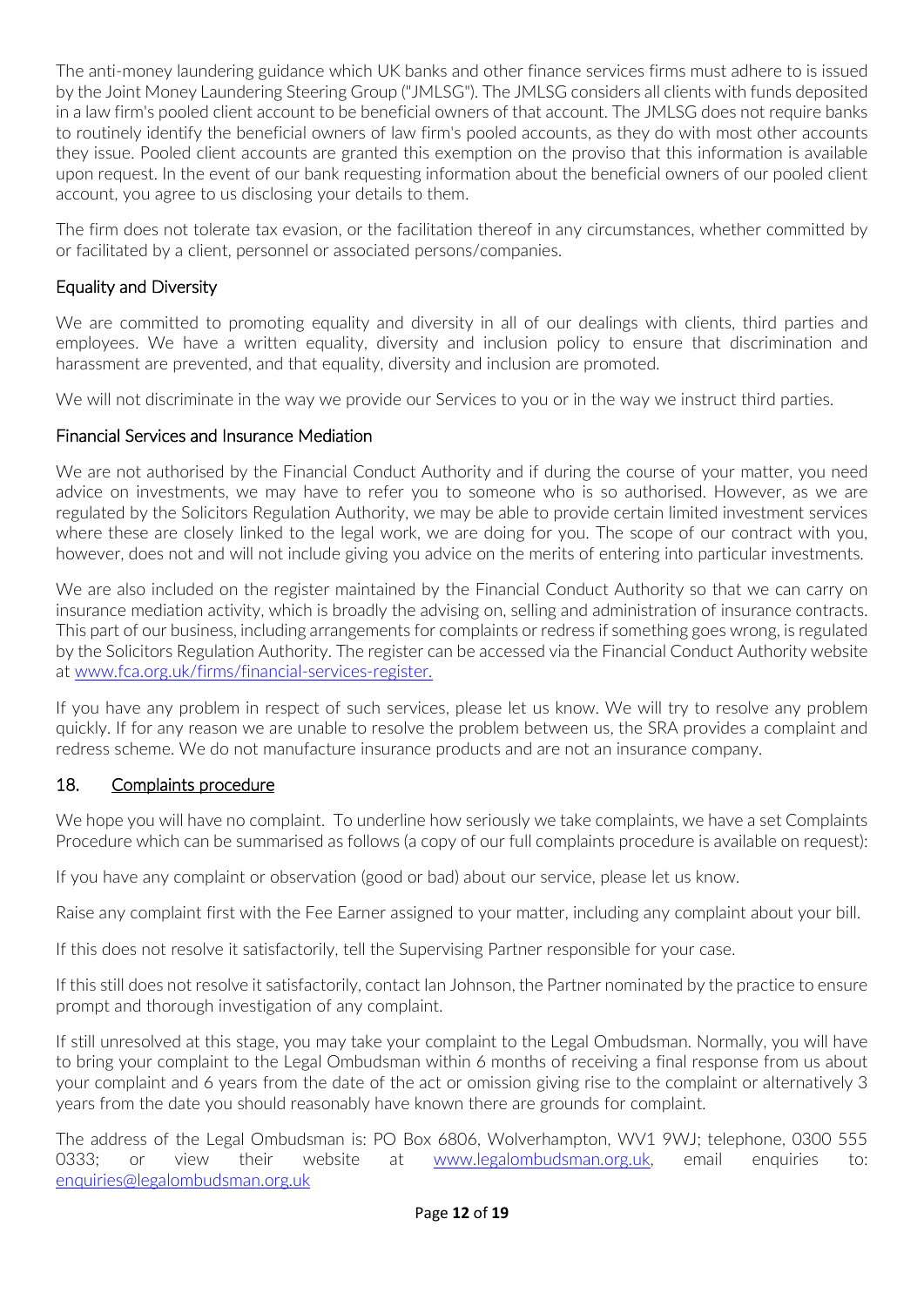A complainant to the Legal Ombudsman must be one of the following:

- An individual:
- A micro-enterprise as defined in European Recommendation 2003/361/EC of 6 May 2003 (broadly, an enterprise with fewer than 10 staff and a turnover or balance sheet value not exceeding  $\epsilon_2$ million);
- A charity with an annual income less than £1 million;
- A club, association or society with an annual income less than £1 million;
- A trustee of a trust with a net asset value less than £1 million; or a personal representative or the residuary beneficiaries of an estate where a person with a complaint died before referring it to the Legal Ombudsman.

If you do not fall into any of these categories, you should be aware that you can only obtain redress by using our Complaints Handling Procedure or by mediation or arbitration, or by taking action through the Courts.

You may also have the right to object to your bill by applying to the Court for an assessment of the bill under Part III of the Solicitors' Act 1974. Please be aware that the Legal Ombudsman may not consider a complaint about a bill if you have applied to court for an assessment of it.

Nothing in these Terms of Business shall prevent you at any time from referring any Matter to the SRA who are for the time being charged with the regulation of solicitors.

# 19. Quality standards

Due to our own internal quality standards, we are subject to periodic checks by outside assessors. This could mean that your file may be selected for checking/ auditing. We have a legitimate interest in acting in this way and take every possible precaution to protect your personal information. All inspections are conducted in confidence and all external firms and organisations working with Us are required to maintain confidentiality in relation to any files and papers that are audited/ checked by them. Your files(s) may also be reviewed in a due diligence exercise relating to the sale or transfer of all or part of Our business, the acquisition of another business or the acquisition of a new business. Again, we have a legitimate interest in acting in this way and take every possible precaution to protect your personal information. Please contact us if you would like us to explain this further.

# 20. Disclaimers

# Tax

We may not be qualified to advise you on the tax implications of transactions you instruct us to carry out, or the likelihood of them arising. We do not advise on matters relating to tax unless expressly agreed by us as part of our retainer.

# Property Transactions

We will not advise you on the planning implications of your proposed purchase, unless specifically requested to do so by you and agreed by us, otherwise than by reporting to you on any relevant information provided by the results of the "local search".

If we are instructed on purchase and we are also acting for your proposed lender, we have a duty to fully reveal to your lender all relevant facts about the purchase and the mortgage. This includes any differences between your mortgage application and information we receive during the transaction and any cash back payments or discount schemes that a seller is giving to you.

It is not our responsibility to carry out a physical inspection of the property nor advise on the valuation of the property nor the suitability of your mortgage nor any other financial arrangements. We shall not advise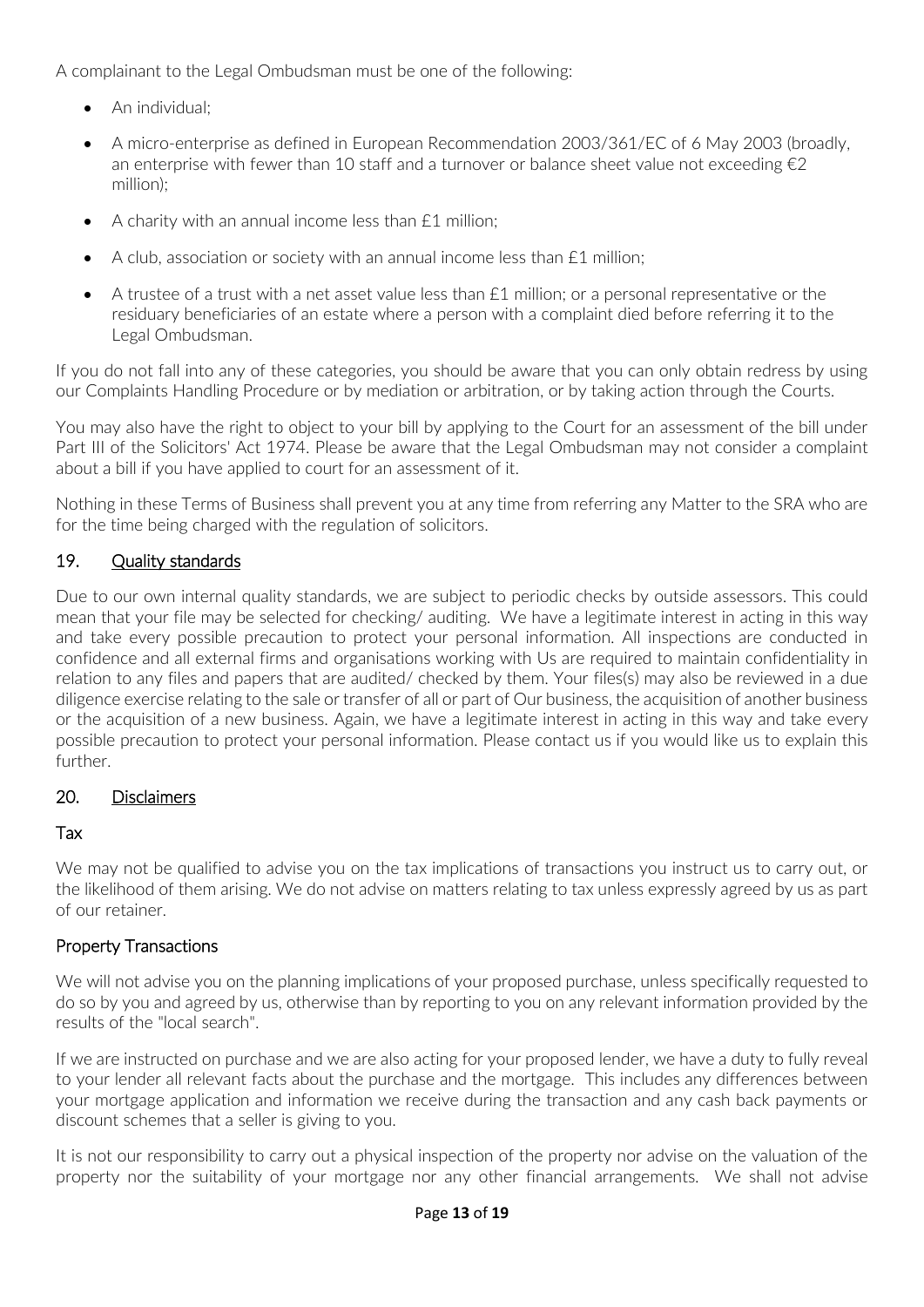generally on environmental liabilities where we shall assume, unless you tell us to the contrary, that you are making your own arrangements for any appropriate environmental survey or investigations.

We may, however, need to obtain on behalf of your lender, at your expense, an environmental search. However, we will not advise you about any issues relating to the possible contamination of any land which may be relevant to your purchase. We have to tell you that we are not qualified to advise on the results of any search made in that respect and would only be able to report to you the actual results of such a search. This is particularly significant in respect of the potential liabilities that may arise at some future point in time as a result of land contamination or flood risk that are having increasing significance. If you have any doubts, please discuss your concerns with us.

# 21. Data protection

We respect your privacy, and we are committed to protecting your personal data. In the course of acting for you, we may receive information relating to you. Further information on how we process your personal data is in our Privacy Policy, which can be viewed on our website at any time. Our Privacy Statement appears at the end of these Terms of Business.

Client documentation and correspondence may be prepared by Dictation and Transcriptions Ltd under contract to Bray & Bray. All work is processed in the UK and is undertaken in compliance with the SRA Code of Conduct and the Data Protection Act 2018.

## 22. Provisions relating to litigation and other work in relation to disputes

## Costs Risk

In litigation matters, the Court may decide to order one party to pay the costs of the other. The Court usually orders the unsuccessful party to pay all or a part of the successful party's costs and the successful party usually recovers a proportion of its costs from the unsuccessful party, although there is no certainty about this. You should be aware that:

- If you make an interim application to Court which does not succeed, you may have to pay the other side's costs, usually within two (2) weeks.
- If you lose the case, you may have to pay the other side's costs and it is not usually possible for you to withdraw from the case without dealing with the issue of those costs.
- Costs awarded have to be proportionate to the value of the dispute and, in the ordinary course, recovered costs from the other side rarely exceeds sixty to seventy per cent (60-70%) of actual expenditure.
- As set out above, you will still be liable to pay our costs in full, even if the other party fails to pay the costs awarded to you by the Court.

Issues which the Court may take into account in assessing the costs payable or recoverable include:

- efforts made before and during the proceedings to try to resolve the dispute, including the appropriate use of mediation and other alternative dispute resolution procedures;
- the effects of Part 36 payments and offers of settlement;
- the complexity and size of the matter and the difficulty or novelty of the questions raised;
- the skill, effort, specialised knowledge and responsibility involved:
- the time spent; and
- the place and circumstances in which the work was done.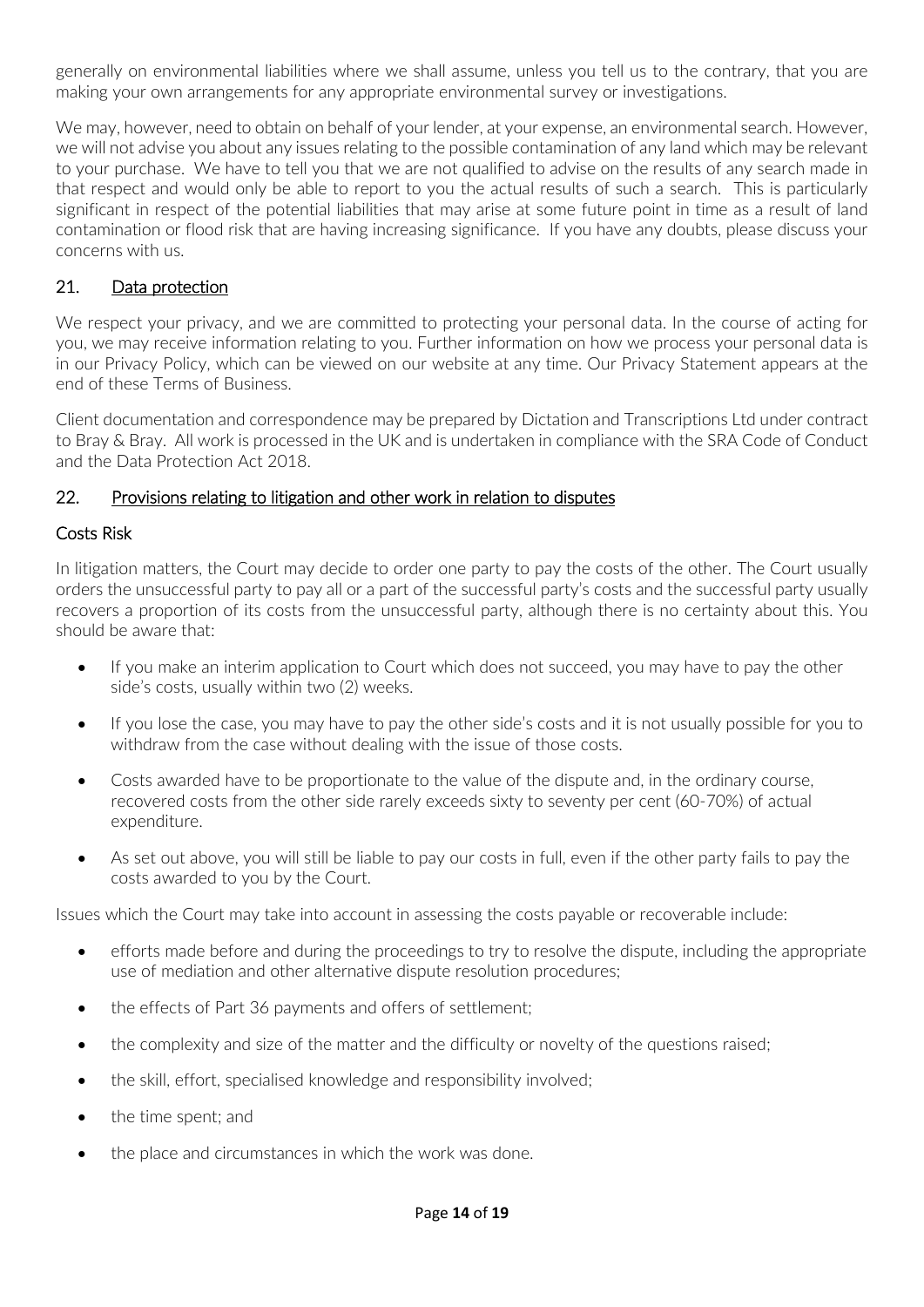If the other side is or becomes legally aided, it is highly unlikely that you will recover your costs, even if you are successful.

If you are unsuccessful, or the Court so orders for some other reason, you may be ordered to pay the other side's costs. We will discuss with you whether the likely outcome will justify the expense/risk.

# Funding

You should consider whether the legal work on which you are proposing to instruct us may be covered by a legal expenses insurance policy. These policies frequently stipulate that the insured must take preliminary advice from a panel solicitor nominated by the insurance company. In these cases, you may want to defer instructing this Firm until it is established whether or not that policy will cover advice from this Firm.

If you do not have legal expenses insurance, you may be able to purchase insurance to cover you in the event that you have to pay the other side's costs.

## Statements of Truth

Under the Civil Procedure Rules, certain documents, such as claim forms, defences and witness statements, must be verified by a statement of truth, to the effect that the party putting forward the document believes the facts stated in it are true. Making a false statement of truth is potentially a contempt of Court for which there is a possible penalty of fine and/or imprisonment.

Whilst a statement of truth can be signed by you or your legal representative, it is our policy that you should sign your own Statement of Truth unless we agree to the contrary.

## 23. Legal aid

We have a Family Law legal aid franchise in respect of our offices at Market Harborough and Hinckley. It is important that you are aware of Legal Aid. Legal Aid is useful to a litigant because if he is unsuccessful, his liability is limited to his means-tested contribution, and it is unlikely the Court will allow the successful party to recover any costs against him. Legal Aid is not free. In most cases it is only a loan repaid from the fruits of the action.

If the assisted party succeeds and recovers or preserves any asset (except for some exemptions for maintenance and family proceedings), it is subject to the statutory charge. The statutory charge operates to put the recovery or the preserved asset first towards payment of the assisted party's legal costs, and the assisted party only gets the net balance (if any) – often much later because of the time taken in quantifying the final costs.

If money is recovered, it has to be paid to the assisted party's solicitor who has to pay it into the Legal Aid Fund who carry out the accounting and pay out the balance. The Legal Aid Agency has no power to reduce or waive the effect of the statutory charge. If a home is involved, it is sometimes possible to delay payment, but the statutory charge then operates like a mortgage and attracts interest until everything is repaid on sale.

For more information, please discuss this with the person attending to your Family Law case (they will be able to confirm if Legal Aid will be relevant to your type of case and if you may qualify) / alternatively go to the LAA website [www.gov.uk/legal-aid](http://www.gov.uk/legal-aid) or telephone them directly on 0300 20 2020.

### 24. Insurance

We hold professional indemnity insurance which is adequate and appropriate for the matters we act on. Our qualifying insurers are:

Zurich Insurance PLC, The Zurich Centre, 300 Parkway Whiteley, Farnham, Hampshire PO15 7JZ. A copy of our policy is available upon request.

### 25. Financial services compensation scheme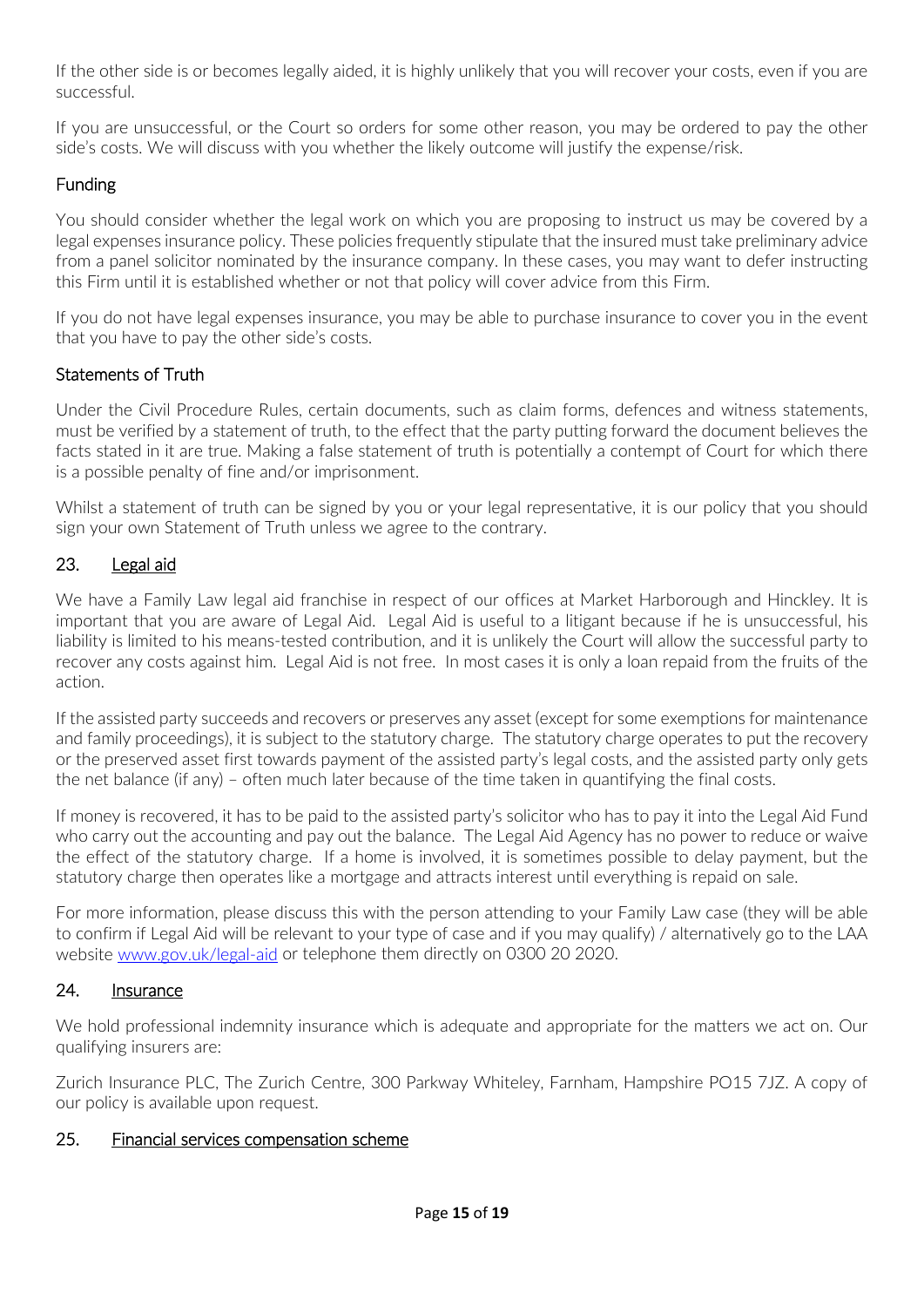In the event of a banking failure, it is unlikely that the firm would be held liable for any losses of client account money.

We currently hold our client account funds with Lloyds Bank PLC, National Westminster Bank PLC and Santander UK PLC. The £85,000 Financial Services Compensation Scheme (FSCS) limit will apply to each individual client so if you hold other personal monies yourself in the same bank as our client account, the limit remains £85,000 in total, so it may be advisable to check with your own bank as some banks now trade under different trading names.

However, the FSCS provide a £1 million protection limit for temporary high balances held with a bank, building society or credit union if it fails. Further details relating to what constitutes a temporary high balance and the rules relating to the protection can be found at [www.fscs.org.uk](http://www.fscs.org.uk/) 

In the event of a bank failure, you agree to us disclosing details to the FSCS.

## 26. Green deal scheme

Seller(s) of property are required, by law, to disclose the existence of any Green Deal loan on the property they are selling, or they may become liable for repaying the outstanding debt, even after they have sold the property.

If you are required to make a disclosure of a Green Deal loan, we will ask you to sign and return a declaration confirming your authority for us to make any such disclosure to your mortgage lender.

## 27. Severability

Each of these terms shall be severable and distinct from the others and if any term is held to be illegal, invalid or unenforceable, in whole or in part, the remaining terms shall not be affected.

## 28. Third Parties

The Services are provided to and for the benefit of you as our client and you alone. No other person may use or rely upon the Services nor derive any rights or benefits from them. The provisions of the Contracts (Rights of Third Parties) Act 1999 are to that extent excluded.

## 29. Force Majeure

Neither You nor We shall be liable for any failure to perform, or delay in performing, any obligations (other than payment and indemnity obligations) if and to the extent that the failure or delay is caused by Force Majeure and the time for performance of the obligation, the performance of which is affected by Force Majeure, shall be extended accordingly.

### 30. Law and jurisdiction

The terms on which we provide Services to you are governed by, and shall be construed in accordance with, English law. You and we each agree to submit to the exclusive jurisdiction of the English courts.

### 31. Privacy Statement

Bray & Bray is a partnership, and our head office is at Spa Place, 36-42 Humberstone Road, Leicester, LE5 0AE. We are regulated by the Solicitors Regulation Authority.

Bray & Bray are registered with the Information Commissioner's Office, and we will be the 'data controller' for the purposes of the Data Protection Act 2018 in relation to any personal information we hold about you.

This privacy statement is designed to provide information about our practices concerning the collection, use and disclosure of personal information in the course of providing legal, advisory and/or consultancy services. Personal information is any data from which an individual can be identified.

Please read this statement carefully. If you have any queries regarding this notice please email us at: [dpo@braybray.co.uk](mailto:dpo@braybray.co.uk)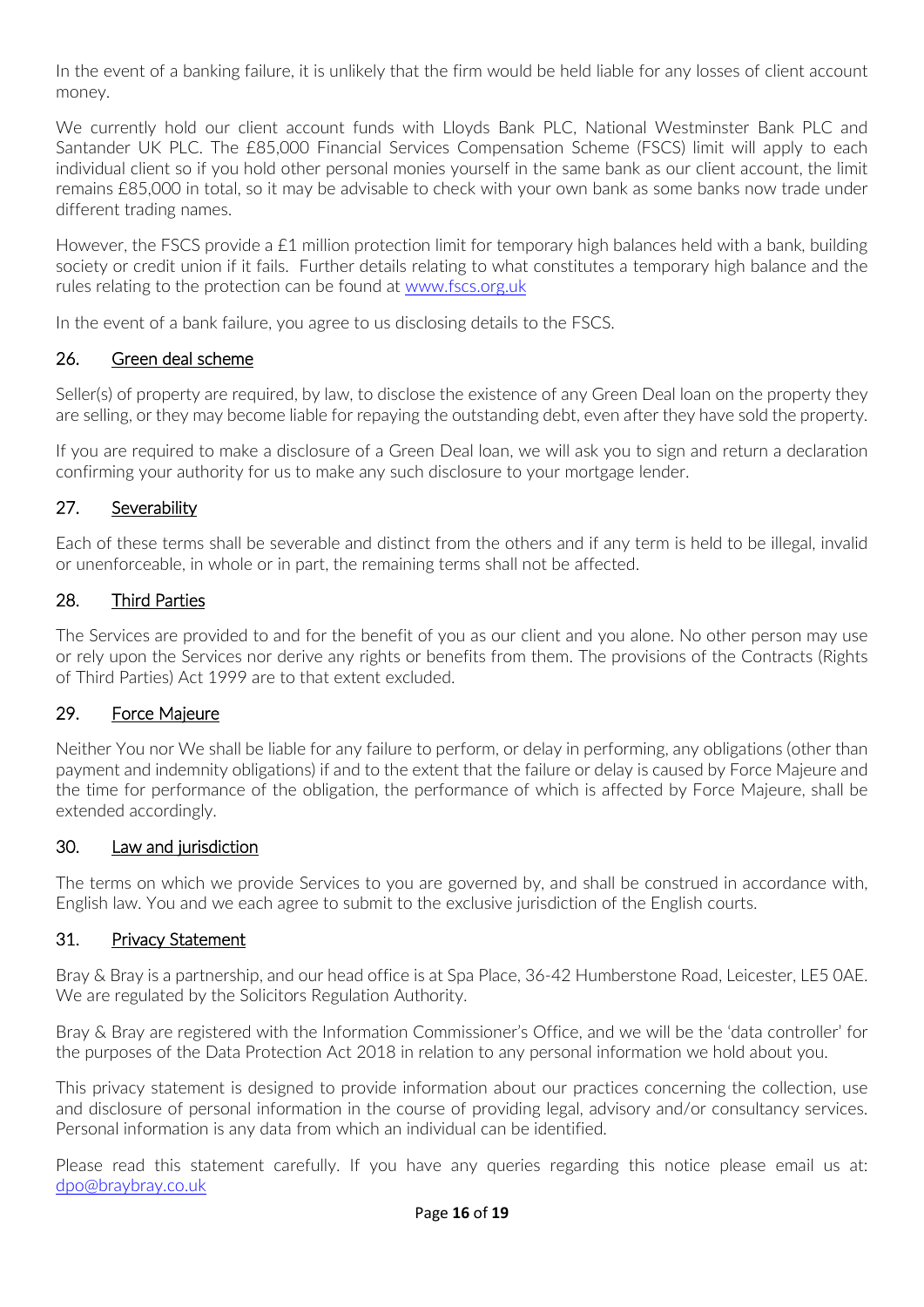#### Who this privacy statement applies to

This privacy statement applies to all persons whose personal information we collect and process. This includes individuals in the categories below or who work for any of the following:

- Our clients:
- Other lawyers and law firms, including barristers;
- People who are involved in contracts and transactions we are working on, such as other businesses or individuals our clients are contracting with;
- People who are involved in Court or other legal proceedings (including legal claims, criminal actions, inquests, tribunals, arbitrations, mediations, investigations, and regulatory actions) or the provision of related or other legal, advisory and/or consultancy services. This may include claimants, defendants, witnesses, experts and service providers related to such Court or other legal proceedings, services or claims, such as investigators, mediators and costs lawyers;
- Our regulators, insurers, auditors, professional advisers and certification / accreditation bodies.

#### The data we collect about you

In the course of our business, we will need to collect and process various types of personal information for various purposes. We will only process and collect personal information where necessary for the provision of our services and where we have a legal basis to do so. We most commonly collect and process:

- Contact information for individuals (such as full name, address, date of birth, email address and telephone number). We may collect additional information to enable the identity of individuals to be verified;
- Medical records and health information as necessary for the provision of our services where the services we provide involve or relate to medical matters;
- Information regarding an individual's legal requirements and personal or professional situation;
- Information about individuals employed by or associated with our clients, advisers or the organisations involved in a matter on which we are instructed;
- Information obtained as a result of investigations carried out in relation to individuals which may involve surveillance conducted by third parties and/or by researching online activity and accessing various subscription databases and open source platforms where the services we provide relate to suspected crime including regulatory or disciplinary offences involving dishonesty.

We obtain personal data from a variety of sources, including our clients, individuals, agents, and professional advisers instructed by us, fraud prevention and credit reference agencies, subscription databases, insurance databases, social networks, applications, government agencies and publicly accessible and online sources such as the Land Registry and Companies House.

#### Disclosure & use of personal information

Where we receive personal data in connection with the provision of legal and/or advisory services, we process that data for the purposes of the provision of those services. This includes:

- Providing legal and related services, such as:
- Managing Court or other legal proceedings (including legal claims, criminal actions, inquests, tribunals, arbitrations, mediations, investigations, and regulatory actions);

#### Page **17** of **19**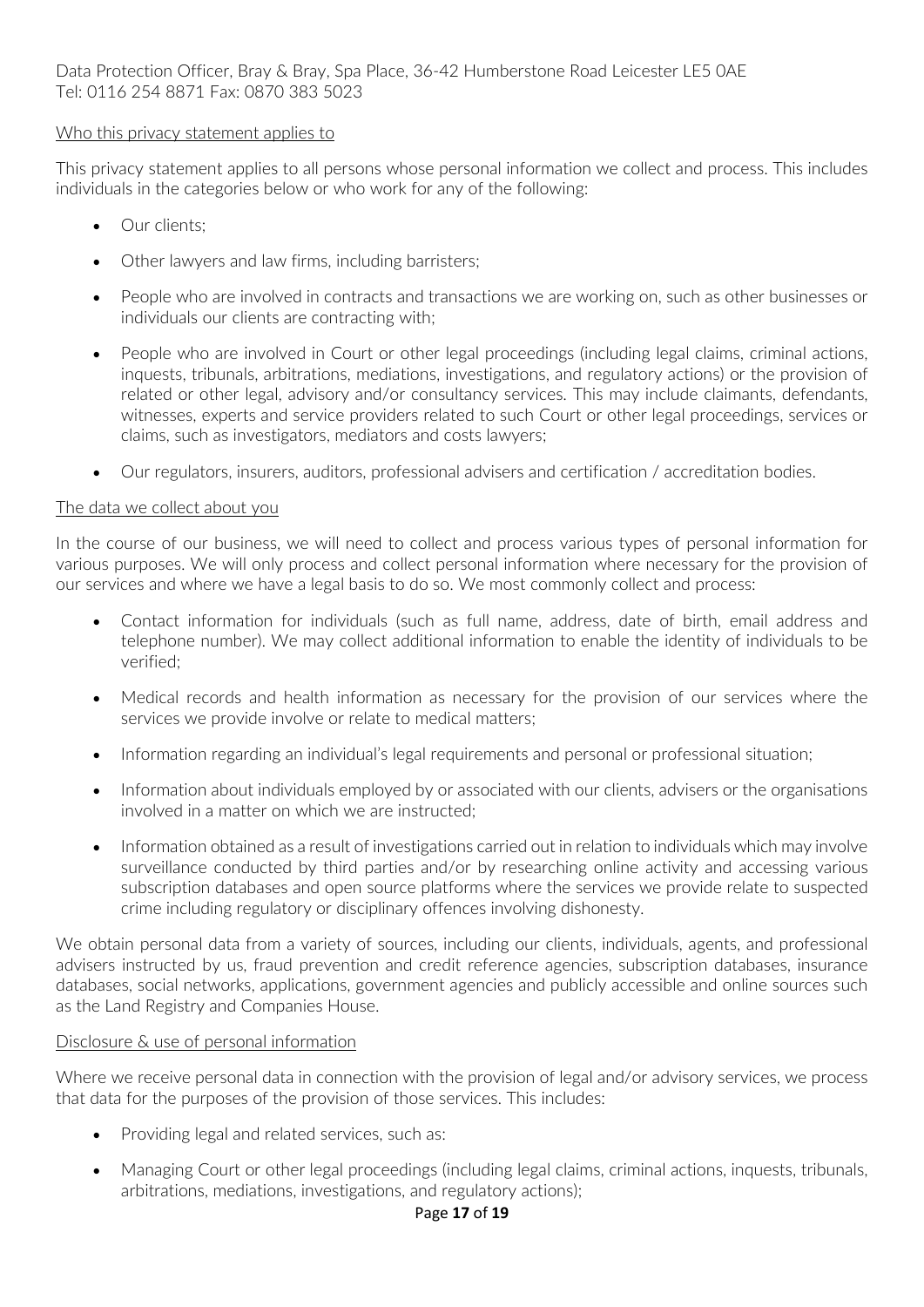- Providing legal advice:
- Providing consultancy services;
- Advising on and negotiating legal contracts and transactions

When we hold and use personal information in the course of providing legal and/or advisory services to a client, that client is also entitled to access that personal information. They may in turn use that information in accordance with their own privacy notice or equivalent.

Complying with our legal obligations or making disclosures to government, regulatory or other public bodies where in our reasonable opinion the disclosure is appropriate and permitted by law. This includes:

- Performing checks of our clients and others as we are required to do by law or which are good practice, such as anti-money laundering and anti-terrorism checks. In undertaking such checks we may ask individuals to provide information and use publicly available information;
- Disclosures required by law or Court Order;
- Disclosures to the police, tax authorities, the National Crime Agency or other public or government authorities where in our reasonable opinion the disclosure is required in relation to any criminal investigation or prosecution;
- Disclosures to our regulators, ombudsman, or other government, public or regulatory authority, including any data protection supervisory authority or regulator of legal services, where in our reasonable opinion the disclosure is required or permitted by law.

Providing access to our files for audit, review, or other quality assurance checks, by our clients, regulators, auditors, professional advisers and certification/accreditation bodies.

Processing required in connection with the day-to-day operation of our business such as billing and payments, complaints handling and internal record keeping. For this we may use third party service providers such as IT service providers.

Processing required in connection with any actual or proposed reorganisation, merger, sale, joint venture, assignment, transfer or other transaction relating to all or any portion of our business or assets.

Where we share personal information with third parties, we will only do so where in our reasonable opinion that information will be adequately protected. Any other service providers with whom we share information are approved by us and subject to contractual obligations designed to ensure that those providers comply with data protection legislation.

# How long we keep personal information

We will only retain your personal data for as long as necessary to fulfil the purposes we collected it for, including for the purposes of satisfying any legal, accounting, regulatory or reporting requirements. We will retain your matter file in line with the Firm's Privacy Policy. With your consent we will retain all documents provided/obtained for the purpose of complying with the Money Laundering Regulations such as ID, proof of address, source of funds evidence for the same period as your file will be retained, even where this is longer than 5 years. The retention periods confirmed in our Privacy Policy are the minimum period and a file can be held longer with your consent.

With your consent we will keep your closed files for 13 years after the files are closed.

### The legal basis on which we process personal information

Data protection law requires us to have a legal basis for processing your information. In most cases we will only process your personal information: